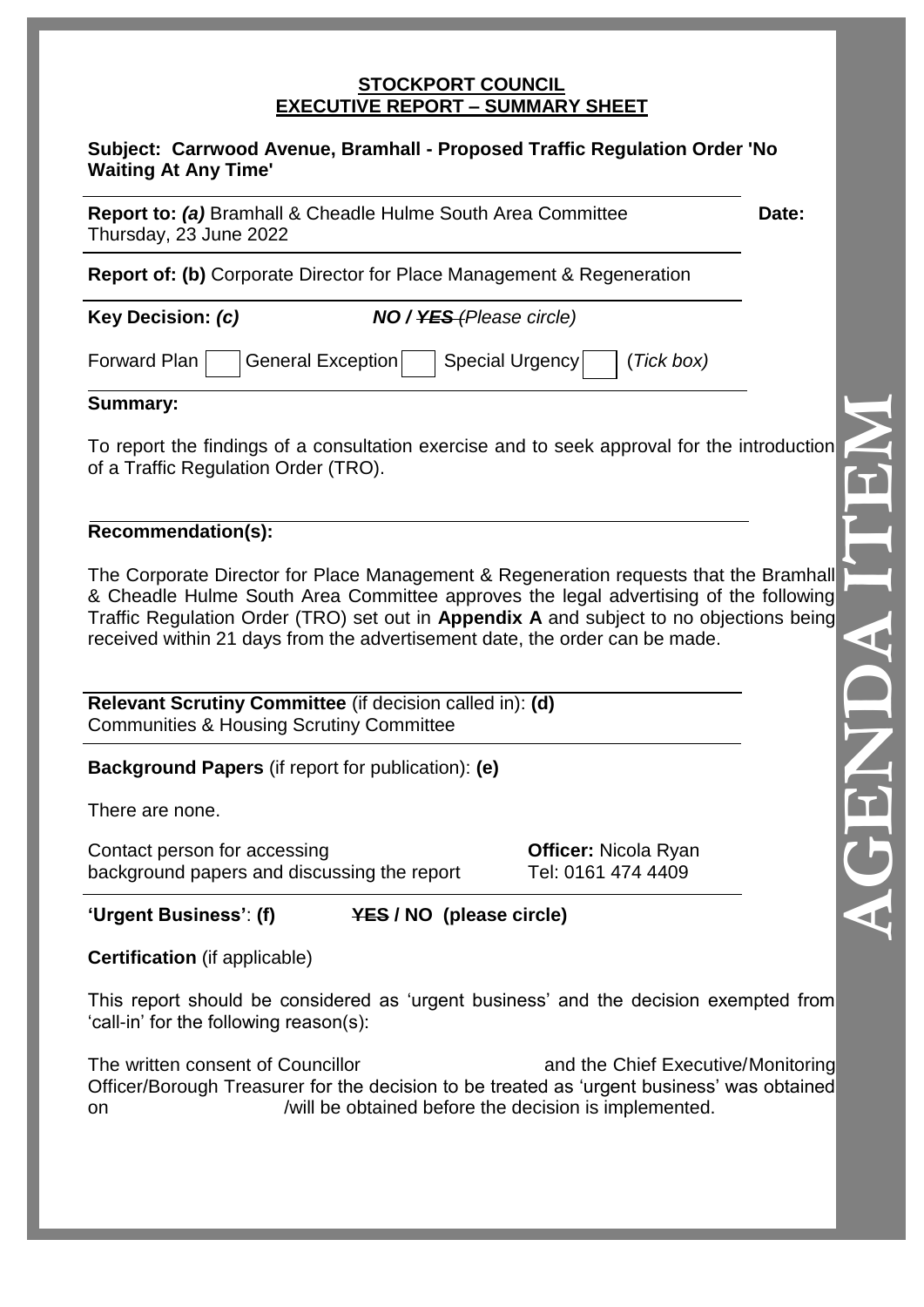Bramhall & Cheadle Hulme South Area Committee Meeting: Thursday, 23 June 2022

## **Carrwood Avenue, Bramhall Proposed Traffic Regulation Order 'No Waiting At Any Time'**

Report of the Corporate Director for Place Management & Regeneration

## **1. INTRODUCTION AND PURPOSE OF REPORT**

1.1 To report the findings of a consultation exercise and to seek approval for the introduction of a Traffic Regulation Order (TRO) as shown in **Appendix A**.

# **2. BACKGROUND**

- 2.1. Traffic Services received a request from the Highway Ward Spokesperson for the Bramhall North Ward to investigate safety concerns due to motorists parking their vehicles on the bend, and obscuring visibility of on-coming vehicles.
- 2.2. Traffic Services Officers have carried out 5 separate site visits at this location and have observed vehicle(s) parked on the bend on 4 of these visits. The section observed was the narrowed length carriageway of from the junction of Carrwood Road to the section were Carrwood Avenue carriageway widens.
- 2.3. Whilst there is a Traffic Regulation Order 'No Waiting At Any Time' in place at this location this does not extend to the bend.
- 2.4. Rule 243 of the Highway Code states DO NOT stop or park on a bend.

# **3. PROPOSALS**

- 3.1. Due to the nature of the concerns raised, Traffic Services proposed to introduce a Traffic Regulation Order (TRO) – 'No Waiting At Any Time'; these proposals are shown on **Drawing No. NM8-5126-02**.
- 3.2. These proposals compliment Rule 243 of the Highway Code which states DO NOT stop or park on a bend.
- 3.3. It is anticipated that by extending the existing waiting restrictions visibility will be greatly improved for all road users. As well as maintaining traffic flow at the junction with Carrwood Road.

# **4. LEGAL POSITION/IMPLICATIONS**

4.1. The Traffic Management Orders would be made under Section 1 of the Road Traffic Regulation Act 1984. The Council is required by the Local Authorities Traffic Order (Procedure) (England and Wales) Regulations 1996 to give notice of its intention to make a Traffic Order (by publishing a draft traffic order). These regulations also require the Council to consider any representations received as a result of publishing the draft Order.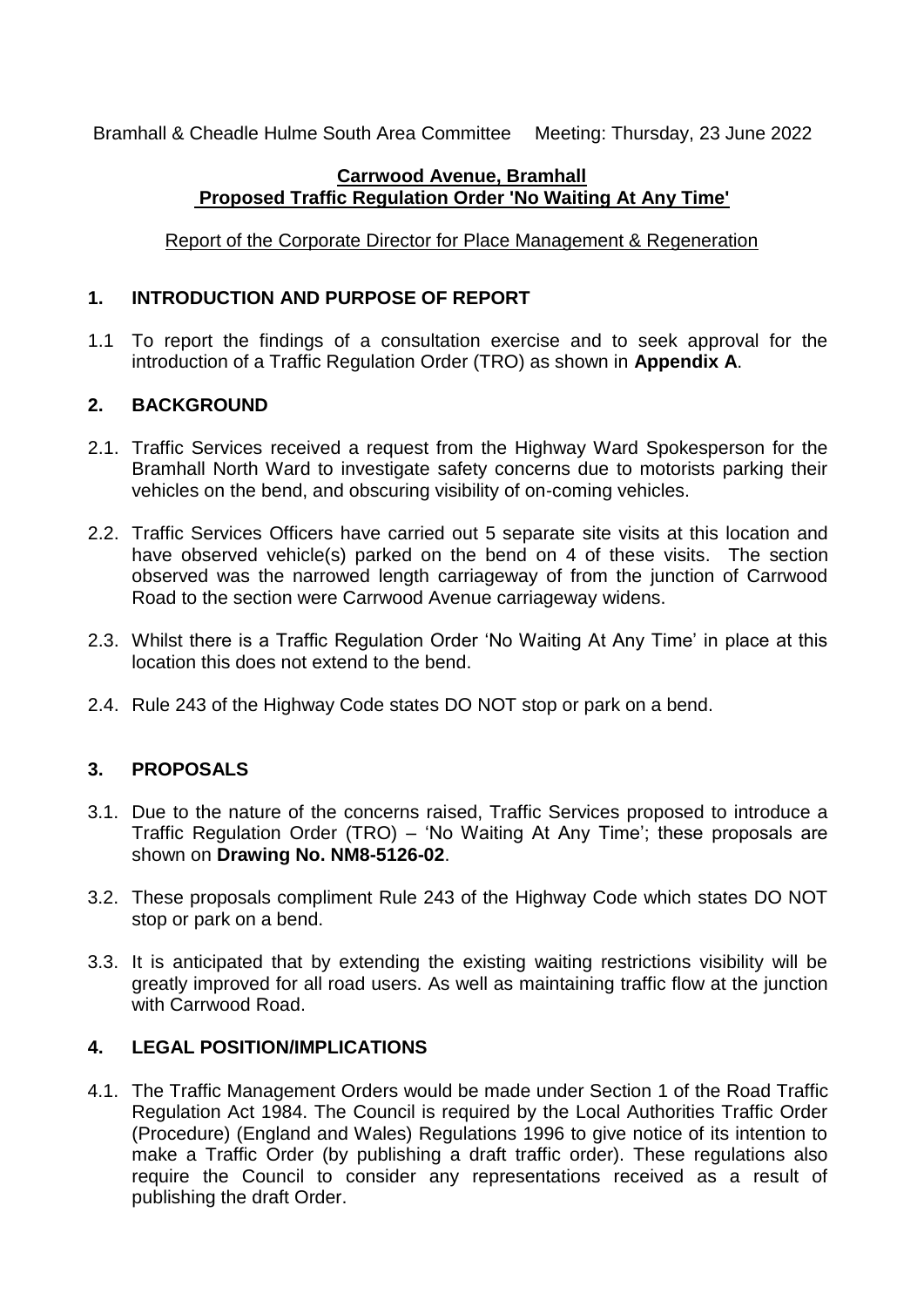## **5. CONSIDERATION OF ALTERNATIVE SOLUTIONS**

5.1. No other alternatives were considered.

## **6. CONSULTATION**

- 6.1. The Local Ward Councillors have been consulted and no adverse comments were received.
- 6.2. Greater Manchester Police have been consulted with and no adverse comments were received.
- 6.3. Affected frontages have been consulted with.

From a total of 7 No. letters delivered to residents only 1 response was received. The 1 resident responding to the proposals has indicated they do not support the proposals; however, they have not provided any reasons as to why they do not support them.

#### **7. FINANCIAL IMPLICATIONS**

7.1. The estimated cost of the scheme is as follows:

| Legal        | £560.00 |
|--------------|---------|
| Lining       | £200.00 |
| <b>TOTAL</b> | £760.00 |

#### **8. TIMESCALES**

8.1. 3-4 months, subject to objections

#### **9. EQUALITIES/COMMUNITY IMPACT ASSESSMENT**

- 9.1. Equal Opportunities
	- To provide a suitable and safer environment for pedestrians and other road users. The scheme contributes to the Council's vision statement "Promote equal life outcomes for all by tackling known inequalities across the borough of Stockport".
- 9.2. Sustainable Environment
	- To develop and sustain a healthy, safe and attractive local environment which contributes to Stockport. Stockport Council understands the responsibility it has to lead by example and help the broader community make a positive contribution to the local environment.

### **10. CONCLUSIONS AND RECOMMENDATIONS**

10.1.The Corporate Director for Place Management and Regeneration requests that the Bramhall and Cheadle Hulme South Area approves the legal advertising of the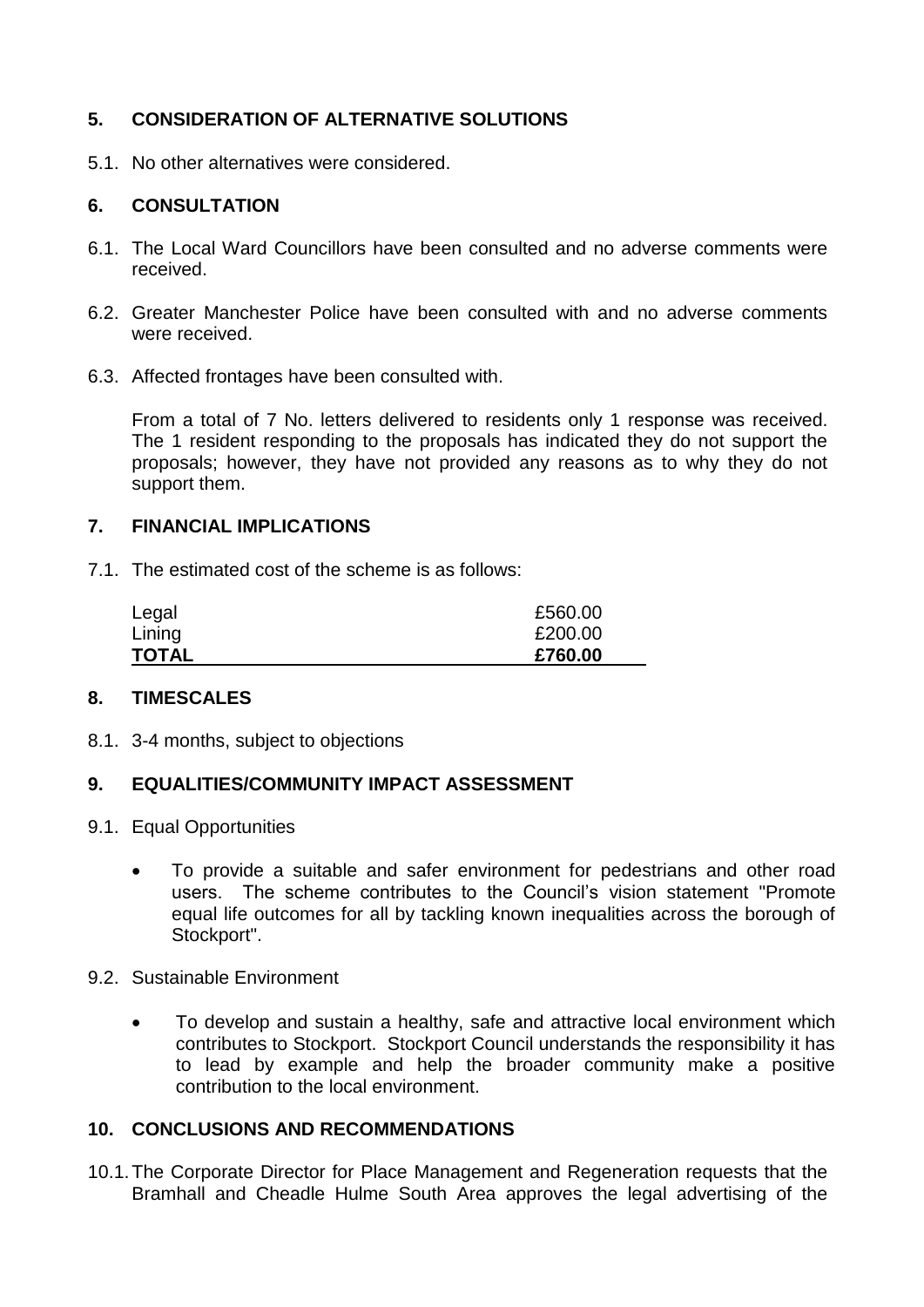following Traffic Regulation Order (TRO) and subject to no objections being received within 21 days from the advertisement date, the order can be made as shown in **Appendix A**.

## **Background Papers**

There are no background papers to this report.

Anyone wishing further information please contact Nicola Ryan on telephone number Tel: 0161 474 4409 or by email on nicola.ryan@stockport.gov.uk